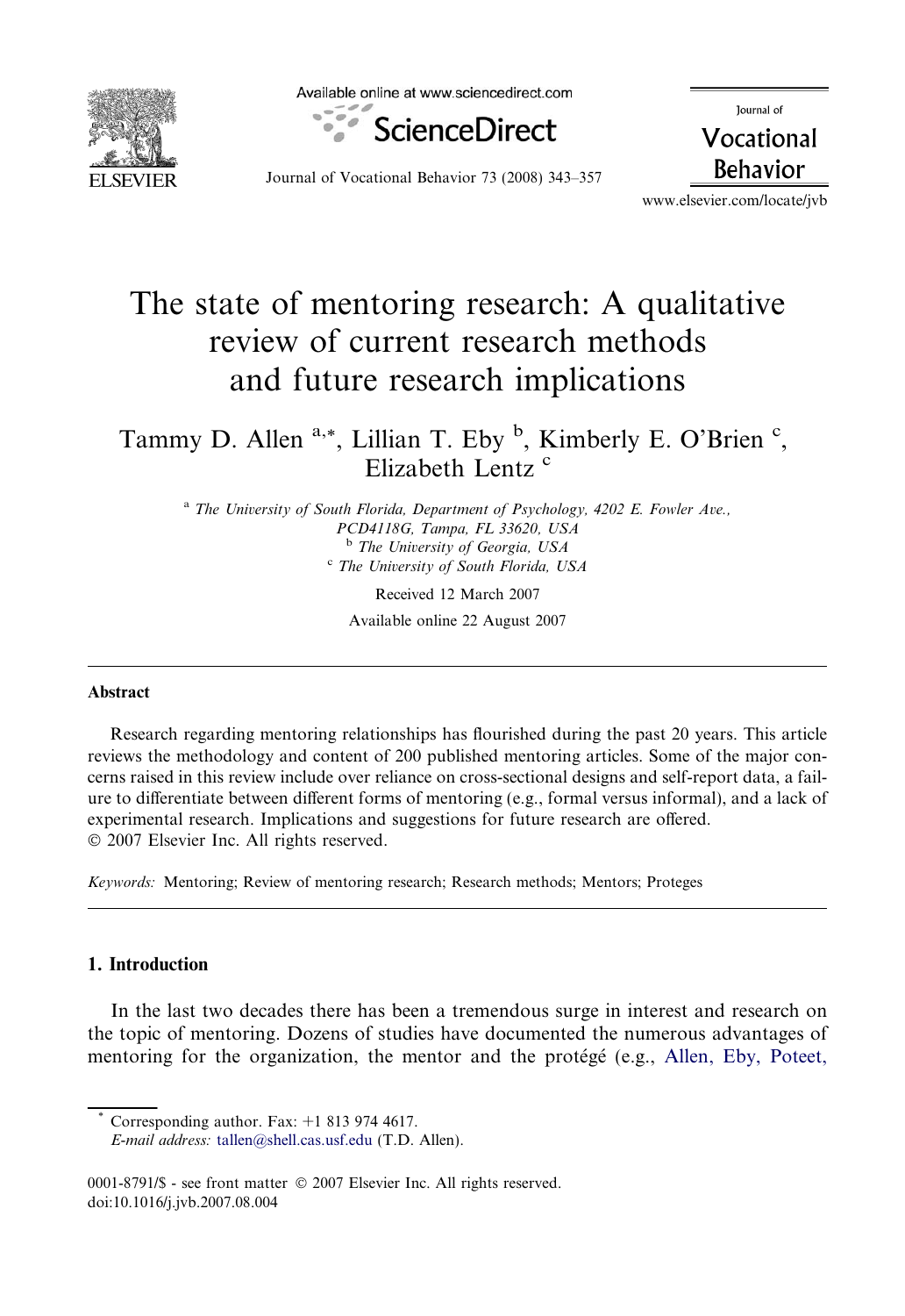[Lentz, & Lima, 2004; Allen & O'Brien, 2006; Kram, 1985; Scandura, 1992\)](#page--1-0). Although a substantial body of research has accumulated, as an area of scientific inquiry, workplace mentoring is a relatively new focus of study. As noted by [Reichers and Schneider \(1990\)](#page--1-0) in their stage model describing the pattern by which new concepts are advanced, critical review and summarization of existing literature plays a key role in the evolution of concepts. Only recently have such qualitative [\(Noe, Greenberger, & Wang, 2002; Ragins,](#page--1-0) [1999a; Wanberg, Welsh, & Hezlett, 2003](#page--1-0)) and quantitative [\(Allen et al., 2004](#page--1-0)) reviews of the mentoring literature appeared.

In addition to summarizing content knowledge concerning what we know about men-toring such as protégé career outcomes ([Allen et al., 2004](#page--1-0)) or the role of gender in mentoring relationships ([Ragins, 1999a\)](#page--1-0), existing reviews have been critical of various methodological issues associated with mentoring research. For instance, a methodological review of diversity and mentoring relationships underscored several research and design considerations ([Ragins, 1999b](#page--1-0)). Some of the major concerns raised included over-reliance on cross-sectional designs and self-report data, a failure to differentiate between different forms of mentoring (e.g., formal versus informal), lack of dyadic data, and the use of psychometrically questionable measures. Given the frequency with which methodological concerns are highlighted by mentoring scholars, a systematic methodological review of the mentoring literature seems warranted.

A body of research is often judged in terms of the methodology utilized. Thus, it is important to review the methods that have been employed in order for an area of research to progress rather than stagnate [\(Casper, Eby, Bordeaux, Lockwood, & Burnett, 2007;](#page--1-0) [Scandura & Williams, 2000](#page--1-0)). A focus on methodology within the mentoring literature is critical at this point because methodological choices influence both the breadth and depth of what we know about these important organizational relationships. For example, mentoring relationships progress through distinct stages over time marked by unique issues and challenges [\(Kram, 1985\)](#page--1-0). As such, longitudinal research strategies are essential to fully appreciate the dynamic nature of mentoring. Mentoring relationships are also inherently dyadic and the failure to consider both partners' perspective greatly limits our understanding of mentoring ([Eby, Rhodes, & Allen, 2007](#page--1-0)). Unambiguously defining and operationalizing mentoring is also vital given the differences that have been found between formal and informal mentorships (cf. Wanberg et al., 2003). Finally, as with any area of research, the failure to use content and construct valid measures leads to serious threats validity and interpretive problems [\(Cook & Campbell, 1979](#page--1-0)).

To help facilitate the progressive theoretical development of the construct of mentoring, a comprehensive review of the organizational mentoring literature was conducted. Although methodology is the primary focus of our review we also examine some substantive issues, such as how frequently various content domains have been examined and the types of mentoring relationships studied by researchers. The present review proceeded with two specific objectives in mind. First, we wanted to summarize the current state of mentoring research and pinpoint the most pressing methodological concerns given the nature of the mentoring construct. This will allow us to make methodological recommendations that will extend our understanding of organizational mentoring. Second, the methodological features of existing mentoring research are juxtaposed against the findings from several reviews of organizational and management research in general [\(Aldag &](#page--1-0) [Stearns, 1988; Scandura & Williams, 2000; Schriescheim, Powers, Scandura, Gardiner,](#page--1-0) [& Lankau, 1993; Stone-Romero, Weaver, & Glenar, 1995\)](#page--1-0) and the work-family literature